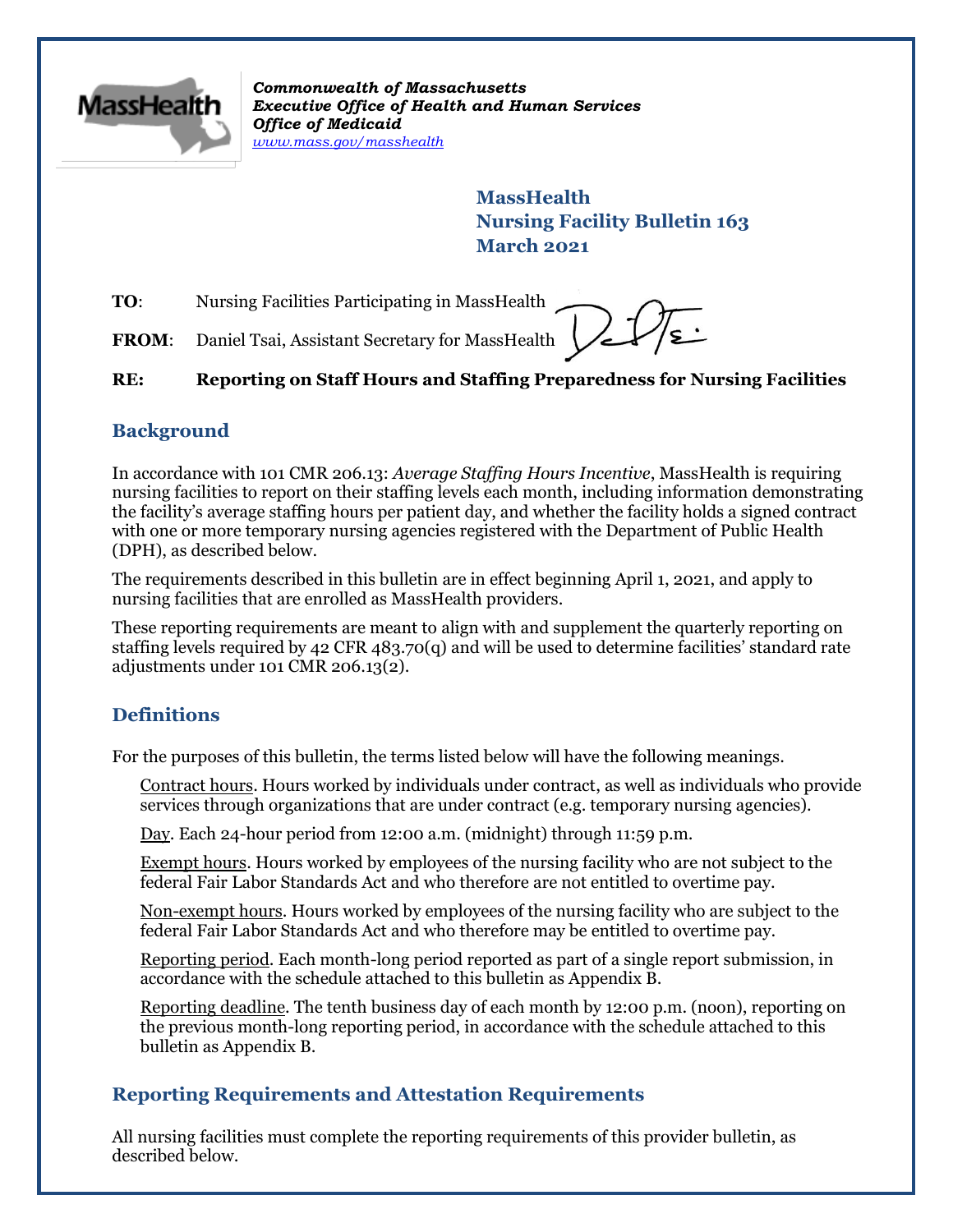# **MassHealth Nursing Facility Bulletin 163 March 2021 Page 2 of 5**

As part of the report, each facility must provide the following information, which must be complete, accurate, and up-to-date as of the date of submission.

- The exempt hours, non-exempt hours, and contract hours worked each day of the reporting period, as well as the total exempt hours, non-exempt hours, and contract hours worked by each of the following staff categories:
	- o Registered nurses who are directors of nursing
	- o Registered nurses who have administrative duties
	- o Registered nurses who are not directors of nursing or administrators
	- o Licensed practical nurses or vocational nurses who have administrative duties
	- o Licensed practical nurses or vocational nurses who do not have administrative duties
	- o Certified nursing assistants
	- $\circ$  Nurse aides in training<sup>1</sup>

 $\overline{a}$ 

- o Medication aides or technicians
- The number of residents present in the facility on each day of the reporting period, not including residents on medical or non-medical leave of absence for the entire 24 hours of the day.

The reporting requirements described above are intended to align, in an abbreviated form, with the quarterly staffing level reporting requirements under 42 CFR 483.70(q). Therefore, nursing facilities should follow the same guidelines for reporting that they do when submitting such quarterly reporting. Specifically, nursing facilities should refer t[o guidance](https://www.cms.gov/Medicare/Quality-Initiatives-Patient-Assessment-Instruments/NursingHomeQualityInits/Staffing-Data-Submission-PBJ) issued by the Centers for Medicare & Medicaid Services (CMS), including the *[Electronic Staffing Data Submission Payroll-](https://www.cms.gov/Medicare/Quality-Initiatives-Patient-Assessment-Instruments/NursingHomeQualityInits/Downloads/PBJ-Policy-Manual-Final-V25-11-19-2018.pdf)Based Journal [Long-term Care Facility Policy Manual, Version 2.5](https://www.cms.gov/Medicare/Quality-Initiatives-Patient-Assessment-Instruments/NursingHomeQualityInits/Downloads/PBJ-Policy-Manual-Final-V25-11-19-2018.pdf)* for further details on data submission specifications for the data fields required by this bulletin.

The administrator or other appropriate representative from each nursing facility must submit a report, including all of the information described above, using the prescribed reporting form via the [CHIA Submissions web portal](https://chiasubmissions.chia.state.ma.us/NHPDR/) **by 12:00 p.m. (noon) on the tenth business day of each month, reflecting the previous month-long reporting period, with the first submission under this bulletin due by 12:00 p.m. (noon) on Friday, May 14, 2021.** This first submission on May 14, 2021, will be for the reporting period from April 1, 2021, through April 30, 2021**.** A login is not required to access the CHIA Submissions web portal.

The administrator or other appropriate representative from each nursing facility must also submit, on a quarterly basis, a signed and scanned copy of the executed attestation, attached to this nursing facility bulletin as Appendix A. Within one calendar month after the end of each calendar quarter, CHIA will provide each facility with a summary of the information submitted by the facility over the previous quarter. Facilities will then have ten business days to review the summary, make any necessary corrections to their reports submitted in accordance with this bulletin for the previous quarter through the CHIA Submissions web portal, and attest through a signed and scanned copy of the attestation, attached to this bulletin as Appendix A, that the information submitted through such reports during the previous quarter is complete and accurate. This attestation must be

Resident care assistants may be included in the nurse aides in training category until the latter of the end of the federal state of emergency, declared due to the novel coronavirus disease 2019 (COVID-19) outbreak, or the end of the state of emergency declared in the Commonwealth, due to COVID-19.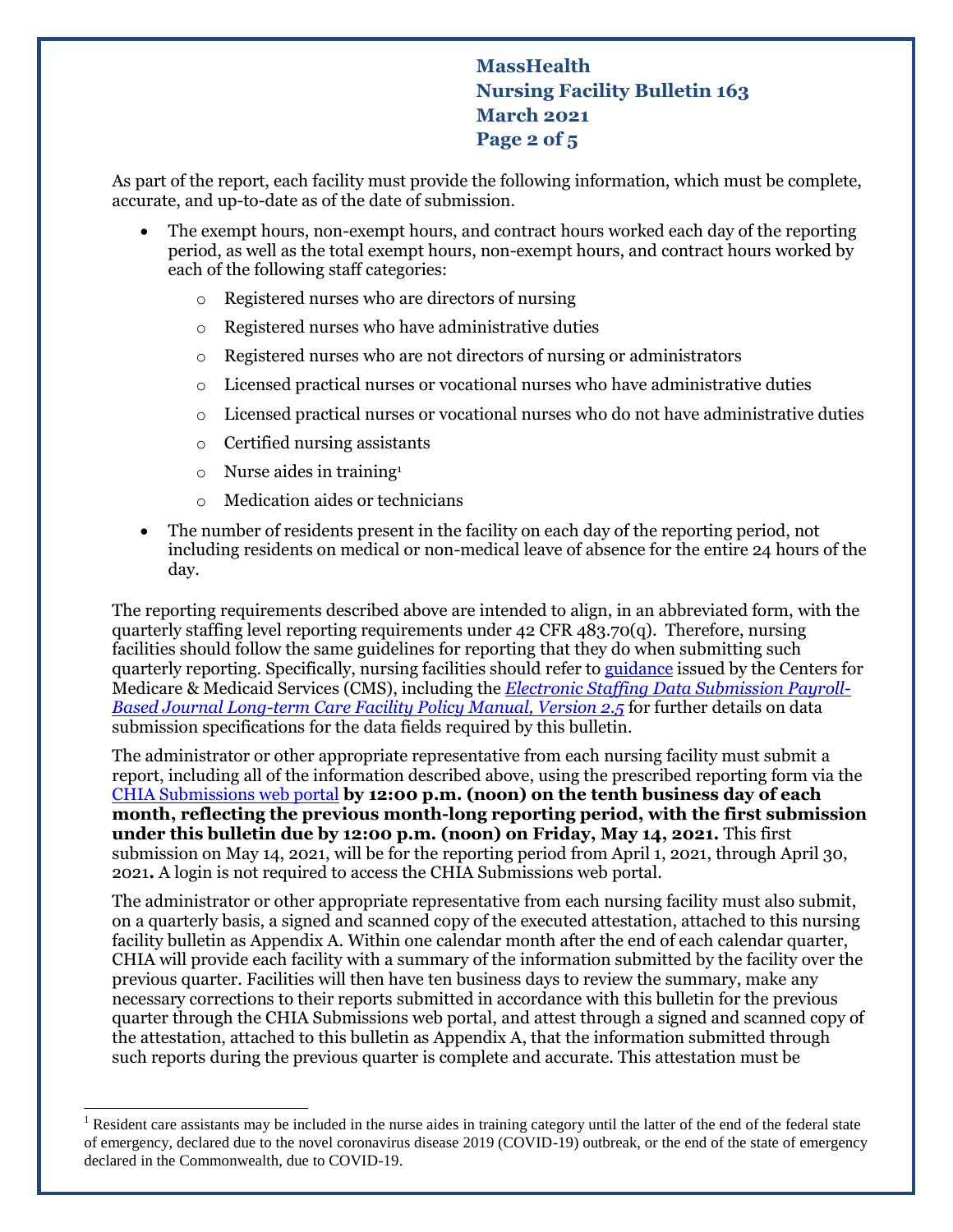# **MassHealth Nursing Facility Bulletin 163 March 2021 Page 3 of 5**

#### submitted **no later than 11:59 p.m. on the tenth business day after CHIA sends the facility its quarterly report summary.**

For reference, a schedule of the month-long reporting periods and their submission deadlines through the end of calendar year 2021, as well as a schedule of the calendar quarters, are attached to this bulletin as Appendix B.

## **Non-compliance**

All participating MassHealth nursing facility providers must submit the reporting and attestation forms required by this bulletin. As of January 1, 2021, the information reported and attested to, as required by this bulletin or MassHealth Nursing Facility Bulletin 154, is being used to determine the facility's average staffing hours per patient day for each calendar quarter. A facility that falls below an average of 3.58 staffing hours per patient day for the calendar quarter will receive a 2% downward adjustment on its standard per diem rates for that calendar quarter, in accordance with 101 CMR 206.13(2). Such downward adjustment will be recouped as an overpayment from a facility after each calendar quarter that the facility failed to meet the 3.58 staffing hours per patient day threshold established in 101 CMR 206.13(2).

Late submissions of any of the reporting requirements of this bulletin will subject the facility to a reduction in its average staffing hours per patient day for the reporting period covered by the late submission, equal to 0.01 hours for each day the submission is late. Such reductions in the average staffing hours per patient day for late submissions will be included when determining if the facility met the required 3.58 average staffing hours per patient day in each quarter, under 101 CMR 206.13(2).

Furthermore, if MassHealth determines that a nursing facility provider has made false or misleading representations through the submissions required by this bulletin, MassHealth may pursue sanctions against the provider under 130 CMR 450.238: *Sanctions: General*. MassHealth reserves the right to request and review documentation, conduct on-site audits, or use any information available to it to determine if a facility is accurately representing its staffing levels through its submissions under this bulletin.

MassHealth will also refer providers to the Medicaid Fraud Division in the Attorney General's Office, as appropriate.

#### **MassHealth Website**

This bulletin is available on th[e MassHealth Provider Bulletins](http://www.mass.gov/masshealth-provider-bulletins) web page.

To sign up to receive email alerts when MassHealth issues new bulletins and transmittal letters, send a blank email to [join-masshealth-provider-pubs@listserv.state.ma.us.](mailto:join-masshealth-provider-pubs@listserv.state.ma.us) No text in the body or subject line is needed.

## **Questions**

If you have questions about the information in this bulletin, please email your inquiry to [CHIANursingFacilityData@massmail.state.ma.us.](mailto:CHIANursingFacilityData@massmail.state.ma.us)

*Follow us on Twitter [@MassHealth](https://twitter.com/masshealth)*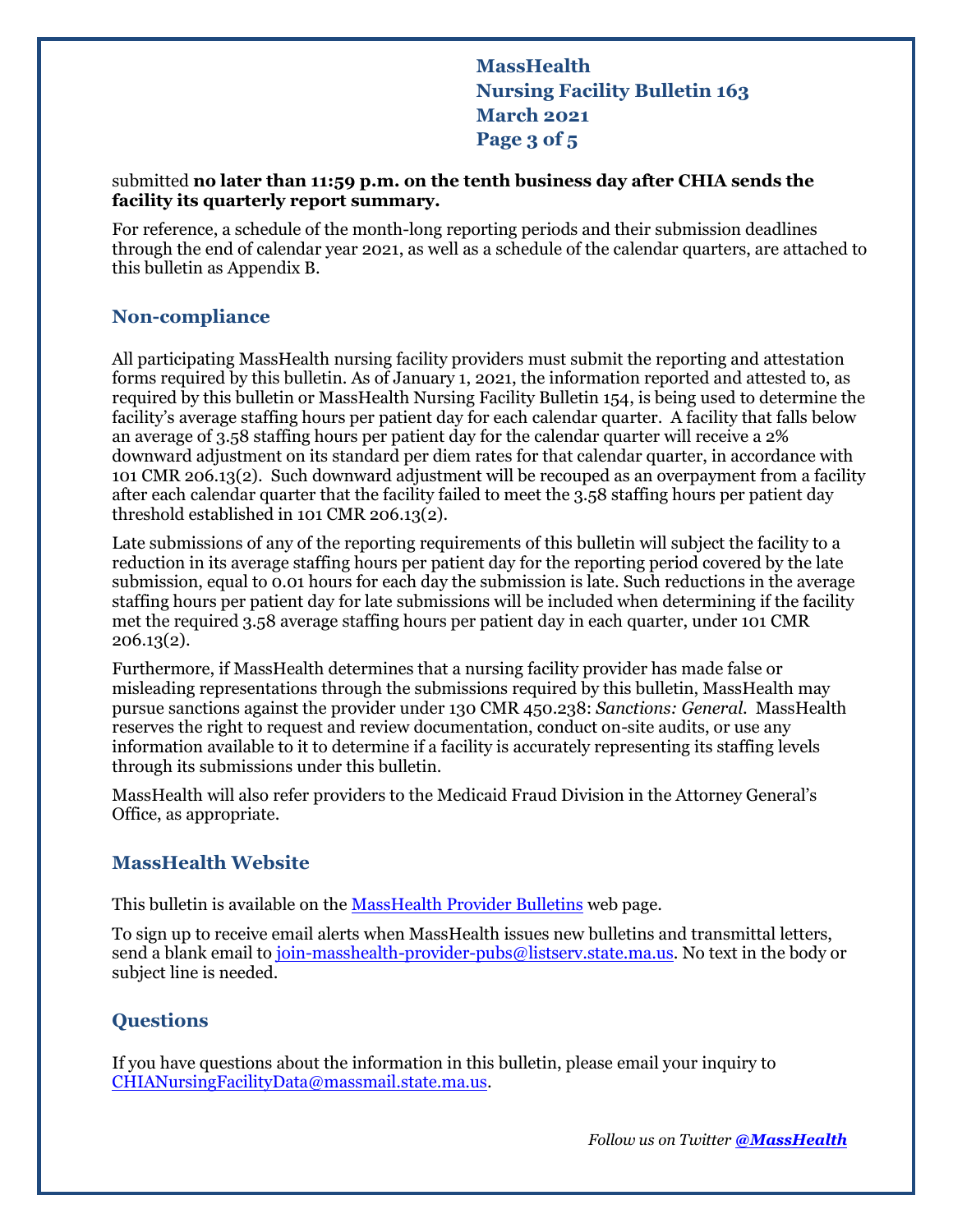**MassHealth Nursing Facility Bulletin 163 March 2021 Page 4 of 5**

#### **Appendix A**

## **Nursing Facility Provider Attestation to Staff Hours and Staffing Preparedness Reporting Accuracy**

I, hereby certify under the pains and penalties of perjury that I am the administrator or other duly authorized officer or representative of  $\overline{\phantom{a}}$ located at , (hereinafter "nursing facility") and that the information provided in this attestation is a true and accurate representation.

Specifically, I represent and warrant that the information submitted to MassHealth for the previous quarter, from \_\_\_\_\_\_\_\_\_\_\_\_\_\_ to \_\_\_\_\_\_\_\_\_\_\_\_\_\_\_, via the Center for Health Information Analysis (CHIA) Submissions web portal, in accordance with the requirements of MassHealth Nursing Facility Bulletin 163, is a complete and accurate representation of the staff hours and staffing preparedness at my nursing facility over such previous quarter, measured by staffing hours per patient day and resident census at my nursing facility for each reporting period.

#### **Under the pains and penalties of perjury, I hereby certify that the above information is true and correct.**

| Title: |  |
|--------|--|
|        |  |
| Date:  |  |

Please submit a scanned copy of the executed attestation via the [CHIA Submissions web portal](https://chiasubmissions.chia.state.ma.us/NHPDR/) by the attestation submissions deadline established in MassHealth Nursing Facility Bulletin 163.

The nursing facility should maintain the original executed copy of each submitted attestation, along with the all reports submitted for each reporting periods in each quarter and any accompanying documentation, in its files.